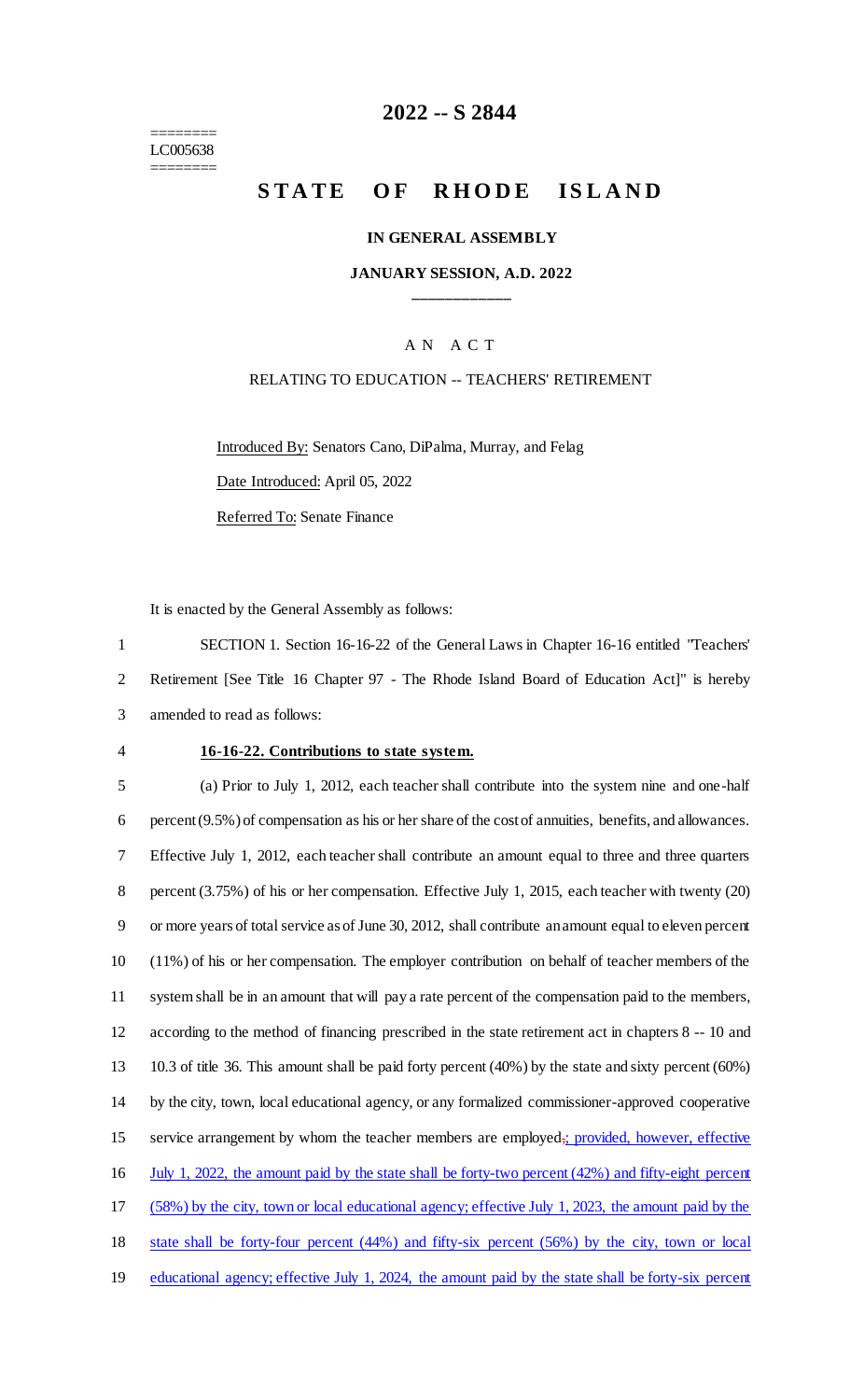(46%) and fifty-four percent (54%) by the city, town or local educational agency; effective July 1, 2 2025, the amount paid by the state shall be forty-eight percent (48%) and fifty-two percent (52%) by the city, town or local educational agency; effective July 1, 2026, the amount paid by the state 4 shall be fifty percent (50%) and fifty percent (50%) by the city, town or local educational agency; effective July 1, 2027, the amount paid by the state shall be fifty-two percent (52%) and forty-eight percent (48%) by the city, town or local educational agency; effective July 1, 2028, the amount paid by the state shall be fifty-four percent (54%) and forty-six percent (46%) by the city, town or 8 local educational agency; effective July 1, 2029, the amount paid by the state shall be fifty-six percent (56%) and forty-four percent (44%) by the city, town or local educational agency; effective July 1, 2030, the amount paid by the state shall be fifty-eight percent (58%) and forty-two percent (42%) by the city, town or local educational agency; effective July 1, 2031, the amount paid by the state shall be sixty percent (60%) and forty percent (40%) by the city, town or local educational 13 agency; with the exception of teachers who work in federally funded projects and further with the exception of any supplemental contributions by a local municipality employer under chapter 10.3 of title 36 which supplemental employer contributions shall be made wholly by the local municipality. Provided, however, that the rate percent paid shall be rounded to the nearest hundredth of one percent (.01%).

 (b) The employer contribution on behalf of teacher members of the system who work in fully or partially federally funded programs shall be prorated in accordance with the share of the contribution paid from the funds of the federal, city, town, or local educational agency, or any formalized commissioner-approved cooperative service arrangement by whom the teacher members are employed.

 (c) In case of the failure of any city, town, or local educational agency, or any formalized commissioner-approved cooperative service arrangement, to pay to the state retirement system the amounts due from it under this section within the time prescribed, the general treasurer is authorized to deduct the amount from any money due the city, town, or local educational agency from the state.

 (d) The employer's contribution shared by the state shall be paid in the amounts prescribed in this section for the city, town, or local educational agency and under the same payment schedule. Notwithstanding any other provisions of this chapter, the city, town, or local educational agency or any formalized commissioner-approved cooperative service arrangement shall remit to the general treasurer of the state the local employer's share of the teacher's retirement on the date contributions are withheld but no later than three (3) business days following the pay period ending in which contributions were withheld. The amounts that would have been contributed shall be deposited by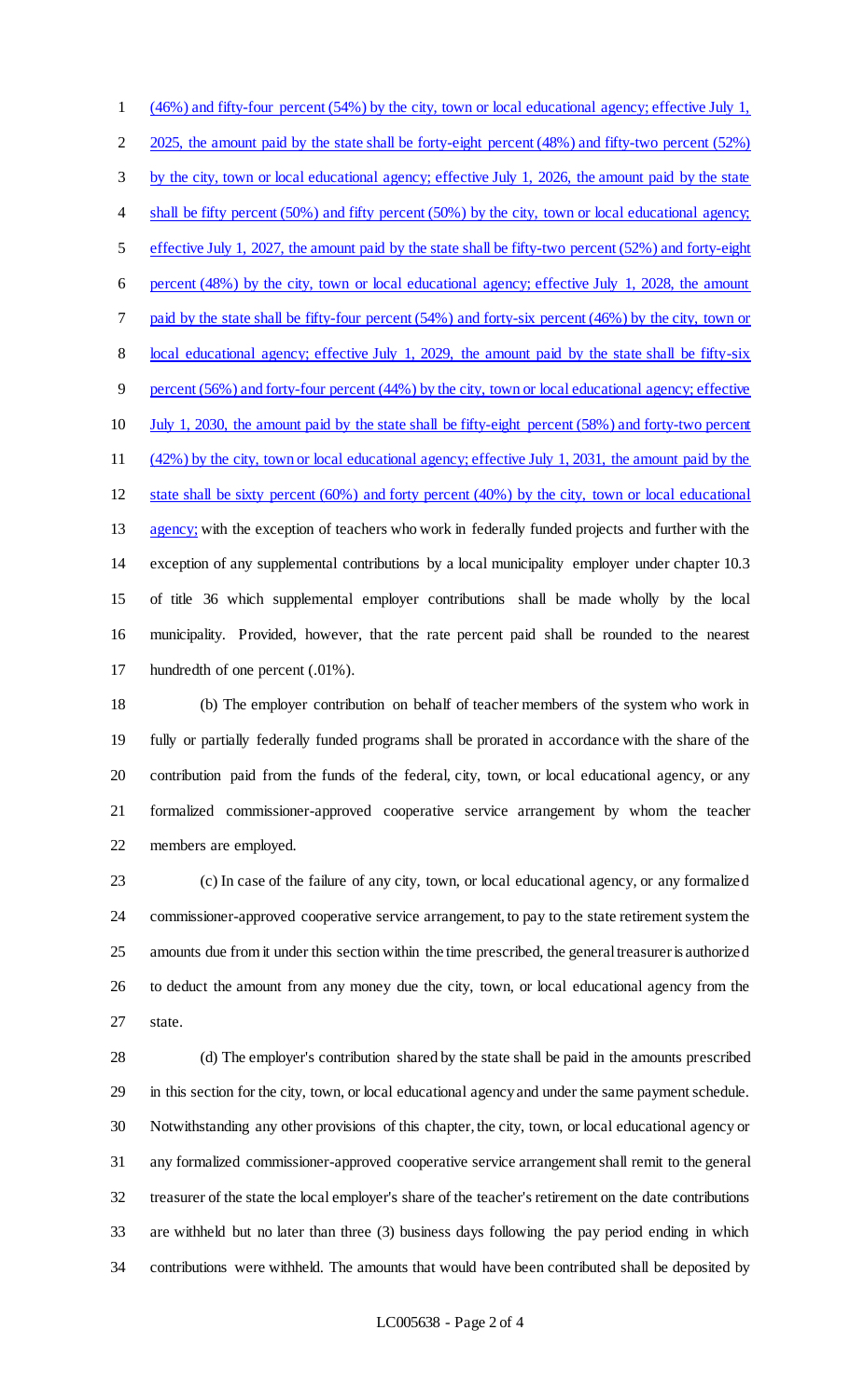- the state in a special fund and not used for any purpose. The general treasurer, upon receipt of the
- local employer's share, shall effect transfer of a matching amount of money from the state funds
- appropriated for this purpose by the general assembly into the retirement fund.
- Upon reconciliation of the final amount owed to the retirement fund for the employer share,
- the state shall ensure that any local education aid reduction assumed for the FY 2010 revised budget
- in excess of the actual savings is restored to the respective local entities.
- (e) This section is not subject to §§ 45-13-7 through 45-13-10.
- SECTION 2. This act shall take effect upon passage.

LC005638 ========

 $=$